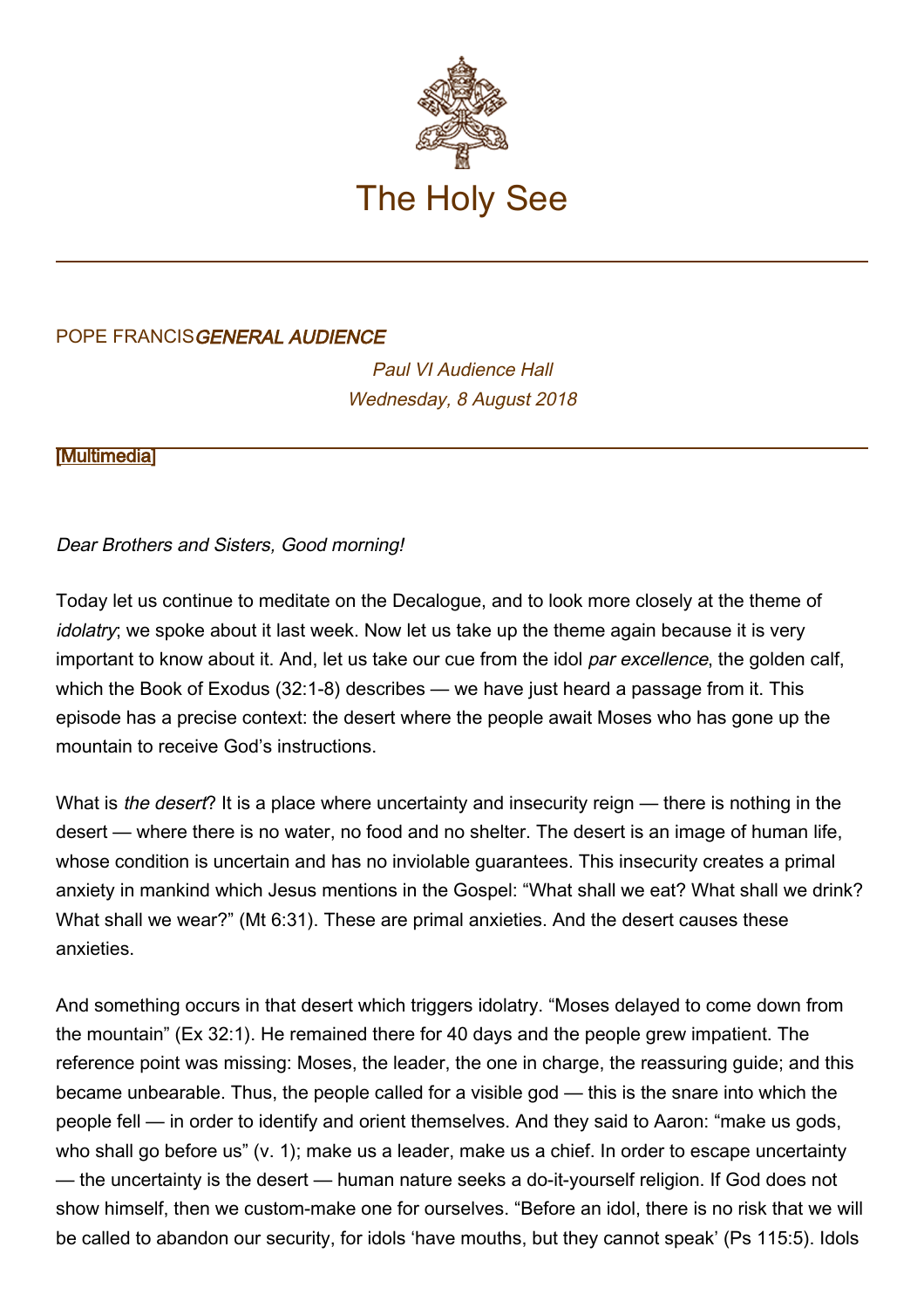exist, we begin to see, as a pretext for setting ourselves at the centre of reality and worshiping the work of our own hands" (Lumen Fidei[, 13\).](http://w2.vatican.va/content/francesco/en/encyclicals/documents/papa-francesco_20130629_enciclica-lumen-fidei.html)

Aaron is unable to refuse the people's request, and he makes a *golden calf.* The calf had a double meaning in the ancient Near East: on the one hand it represented fertility and abundance, and on the other, energy and strength. But first and foremost, it was golden, thus, a symbol of wealth, success, power and money. These are the great idols: success, power and money. They are timeless temptations! This is what the golden calf is: the symbol of all desires that give the illusion of freedom but instead enslave, because an idol always enslaves; it has charm and you succumb; the charm of the serpent who looks at the little bird and the bird is unable to move, and the serpent gets him. Aaron was unable to refuse.

But above all, everything stems from the inability to confide in God, to place our insecurities in him, to allow him to give true depth to the desires of our hearts. This also allows us to sustain weakness, uncertainty and precariousness. Referring to God makes us strong in weakness, in uncertainty and also in precariousness. Without God's primacy one can easily fall into idolatry and settle for poor reassurances. But this is a temptation which we always read about in the Bible. And consider this carefully: it did not cost God much effort to free the people from Egypt: he did so with signs of power, of love. But God's great work was to remove Egypt from the hearts of the people, that is, to remove idolatry from the people's hearts. And again, God continues to work to remove it from our hearts. This is God's great work: to remove "that Egypt" which we carry within us, which is the attraction of idolatry.

When we welcome the God of Jesus Christ who was rich and became poor for us (cf. 2 Cor 8:9), then we discover that recognizing one's weaknesses is not a disgrace of human life, but the condition necessary to open up to the One who is truly strong. Thus, God's salvation enters through the door of weakness (cf. 2 Cor 12:10). It is due to man's own inadequacies that he opens up to the paternity of God. Mankind's *freedom* comes from allowing the true God to be the only Lord, and this allows one to accept one's fragility and reject the idols in one's heart.

We Christians turn our gaze to *Christ crucified* (cf. Jn 19:37) who was weak, insulted and stripped of all his possessions. But the face of the true God is revealed in him, the true glory of love and not that of glittering deceit. Isaiah says: "he was wounded by our transgressions" (Is 53:5). We were healed by the very weakness of a man who was God, by his wounds. And through our weaknesses, we can open up to God's salvation. Our healing comes from the One who became poor, who welcomed failure, who undertook to bear our insecurity until the end, in order to fill it with love and strength. He comes to reveal God's paternity to us. In Christ our fragility is no longer a curse but a place of encounter with the Father and the wellspring of a new strength from above.

## Special Greetings